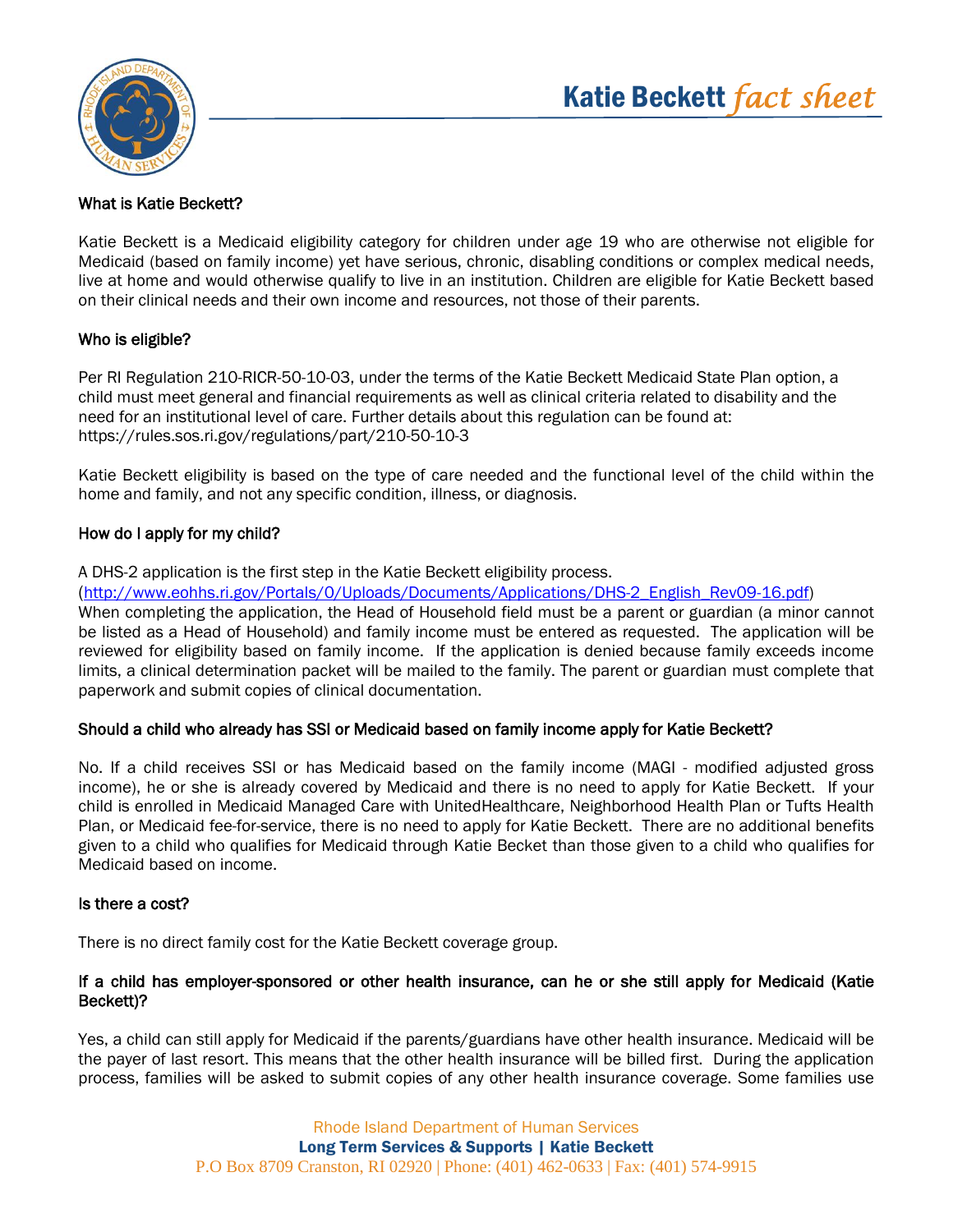# KATIE BECKETT FACT SHEET (CONT.)

Medicaid to cover services that aren't covered by the child's primary health insurance or for services that may have caps or limits on the amount of service.

#### How does the Rhode Island Department of Human Services (DHS) determine disability?

Licensed professionals at DHS review the clinical information provided and make a disability determination using the Social Security Administration's criteria.

#### What is meant by the Social Security Administration's 'disability' requirement?

The Social Security Act requires that a child must have a physical or mental condition, or a combination of conditions, that result in "marked or severe functional limitations." This means that the condition(s) must very seriously limit the child's activities. Additionally, the child's condition(s) must have lasted, or be expected to last, at least 12 months or must be expected to result in death.

#### What is meant by 'institutional level of care'?

"Institutional level of care" means a child needs a level of care that is normally provided in an acute care hospital (medical or psychiatric), nursing facility, or an Intermediate Care Facility.

#### How does DHS determine 'institutional level of care'?

Licensed professionals review the clinical information provided to determine if a child requires an institutional level of care.

#### What clinical or medical information is required with a Katie Beckett clinical determination application?

The child's provider must complete the Clinical Evaluation form. In addition, the parent or guardian is encouraged to provide copies of recent evaluations by medical and behavioral specialists, the Early Intervention Program (Individualized Family Service Plan-IFSP), Special Education (Individual Education Program-IEP), or other providers who have evaluated their child. Current medical, psychological, educational, and other professional evaluations, treatment plans, and progress notes are used to determine if a child is disabled and meets an institutional level of care and should be included with your child's clinical packet. The review team may also request additional information from families.

#### Are there residency requirements in the RI Medicaid (Katie Beckett)?

Yes. Both the custodial parent or guardian and the child must reside in Rhode Island.

#### How long does the Katie Beckett application process take?

DHS is required to make an eligibility decision within 90 days. Eligibility decisions can often be made more quickly when clinical information is received with the application or soon after.

#### What happens when a child's application is approved for Katie Beckett?

When a child's Katie Beckett application is approved, an approval notice will be mailed that indicates that the child was found eligible for Medicaid. The parents or guardian will receive a RI Medicaid ID card for their child.

#### How does Katie Beckett differ from SSI?

There are several differences between Katie Beckett and SSI.

• Even though both Katie Beckett and SSI use the same disability criteria, SSI does not require "level of care" eligibility criteria.